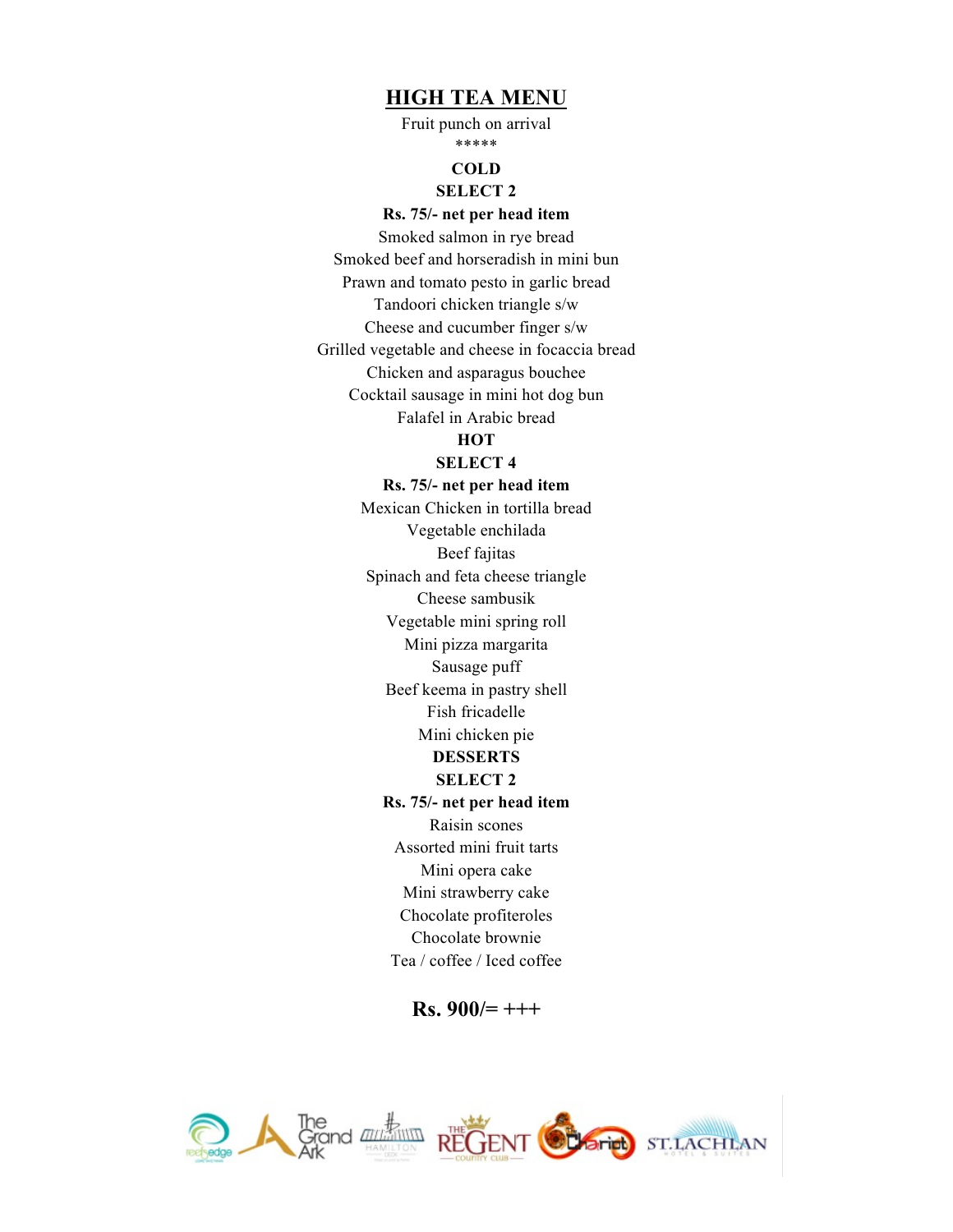# **HIGH TEA MENU**

## **Finger Sandwich**

Cheddar cheese and grain mustard mayonnaise Cucumber with cream cheese and dill Tandoori chicken breast and spicy chili mayonnaise Egg mayonnaise with shallots and black pepper

## **Open face sandwich**

(Marinated prawns, smoked salmon, grilled vegetables) Bacon, lettuce and tomato in mini bun

### **Hot**

Miniature sausage roll Spinach and feta cheese triangle Vegetable spring roll Chicken val au vent in pastry shell Ham and cheese pockets

## **DESSERTS**

Raisin scones Assorted fruit tartlet Mini opera cake Mini brownie Profiteroles Condiments - Jam and double cream

Assortment of Tea

**Rs. 2300/= +++**